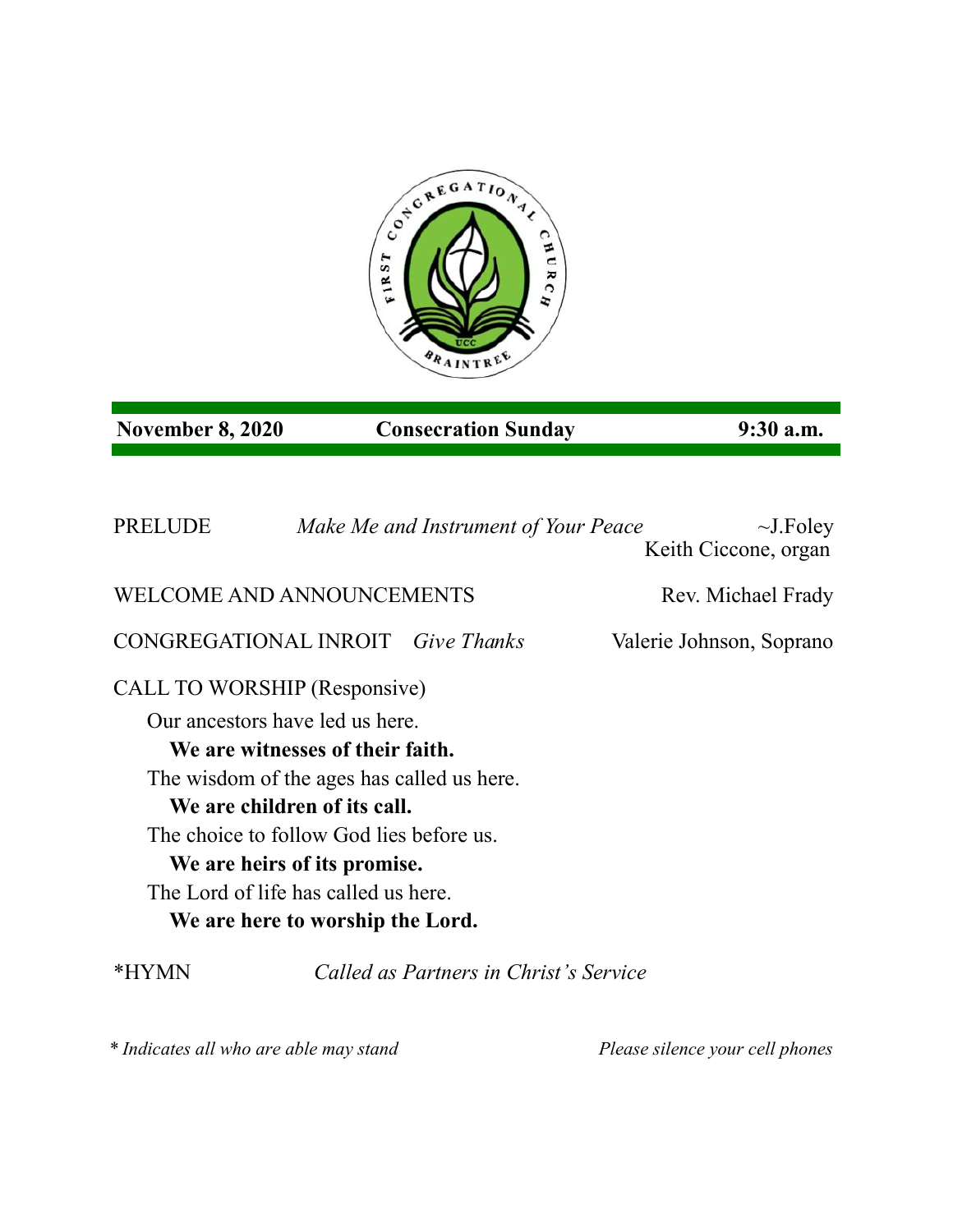### \*PRAYER OF INVOCATION **(Unison)**

**Lord of Life, we come this day to follow the ways you set before us. Show us the signs of your coming kingdom, that we may be worthy of your invitation. May we have the wisdom to teach our children your ways and pass on a better world to the generations to come. Amen.** 

#### \*GLORIA PATRI

*Glory be to the Father, and to the Son, and to the Holy Ghost. As it was in the beginning, is now and ever shall be. World without end. Amen. Amen.* 

### STEWARDSHIP MESSAGE

| <b>ANTHEM</b>                          | Freely, Freely             | $\sim$ C. Thompson    |
|----------------------------------------|----------------------------|-----------------------|
| <b>SCRIPTURE READING</b>               | Luke 19: 29-38             |                       |
| <b>SERMON</b><br><b>MUSIC RESPONSE</b> | "The Lord Needs It"        | Rev. Michael Frady    |
| PASTORAL PRAYER                        |                            | Pastor Suzy Aja Burba |
| <b>HYMN</b>                            | Take My Life and Let it Be |                       |
| OFFERING DEDICATION                    |                            |                       |

#### \*DOXOLOGY

*Praise God, from whom all blessings flow. Praise Him, all creatures, here, below. Praise Him, above, ye heav'nly hosts. Praise Father, Son and Holy Ghost. Amen.*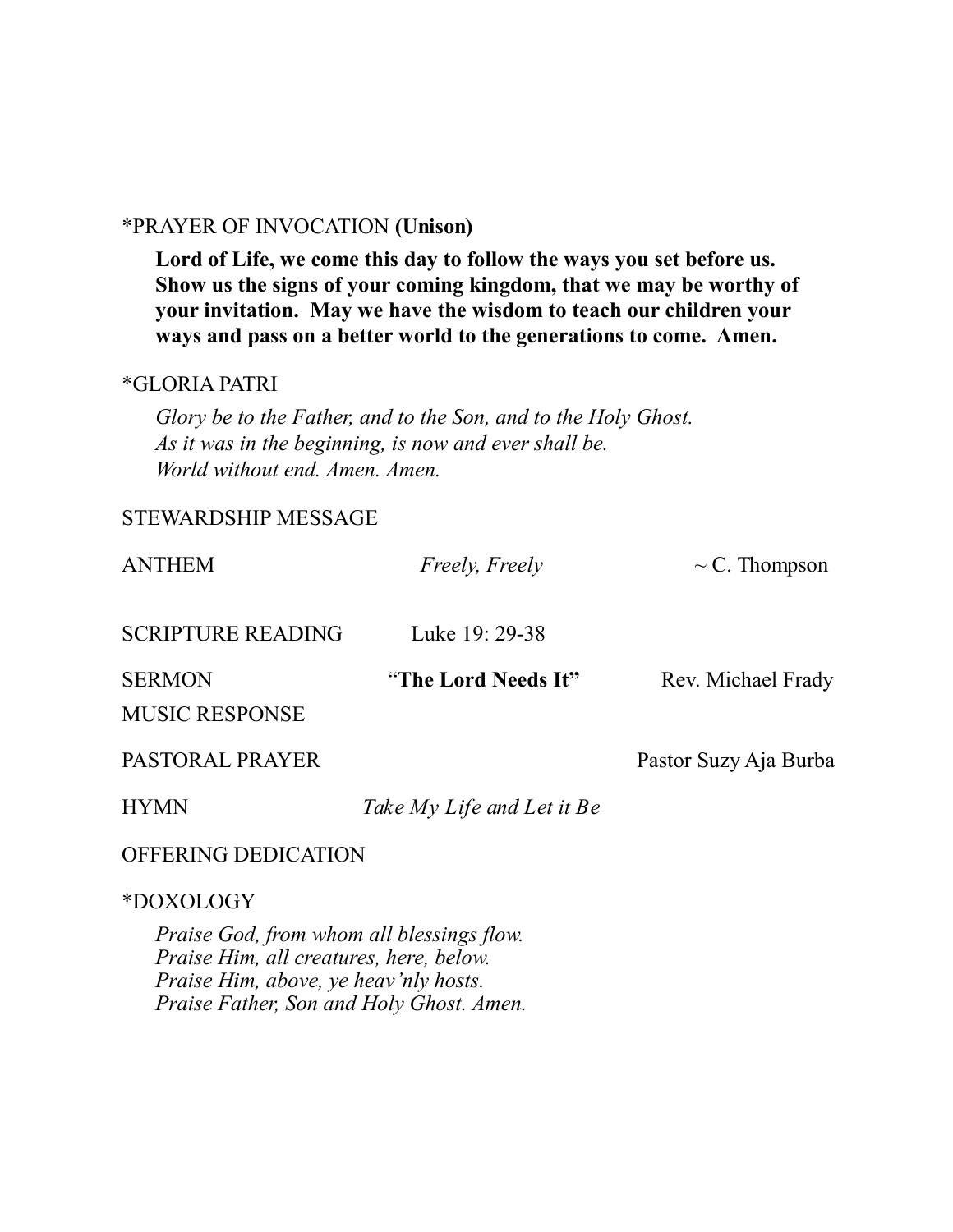## **\*PRAYER OF DEDICATION**

**For the future glory of your church, we dedicate our gifts. Toward the reign of love in our midst, we consecrate ourselves. O God of all the ages, show yourself to us in our time. Work within us individually and among us as a community of faith, that we may experience resurrection and carry your good news into the world. Amen.**

| *HYMN | How Shall I Serve You, Lord?            |  |  |
|-------|-----------------------------------------|--|--|
|       |                                         |  |  |
|       | DEDICATION AND BLESSING OF GIVING CARDS |  |  |

**BENEDICTION** 

POSTLUDE *Glory and Praise to Our God* ~ D. Schutte

 $\rightsquigarrow$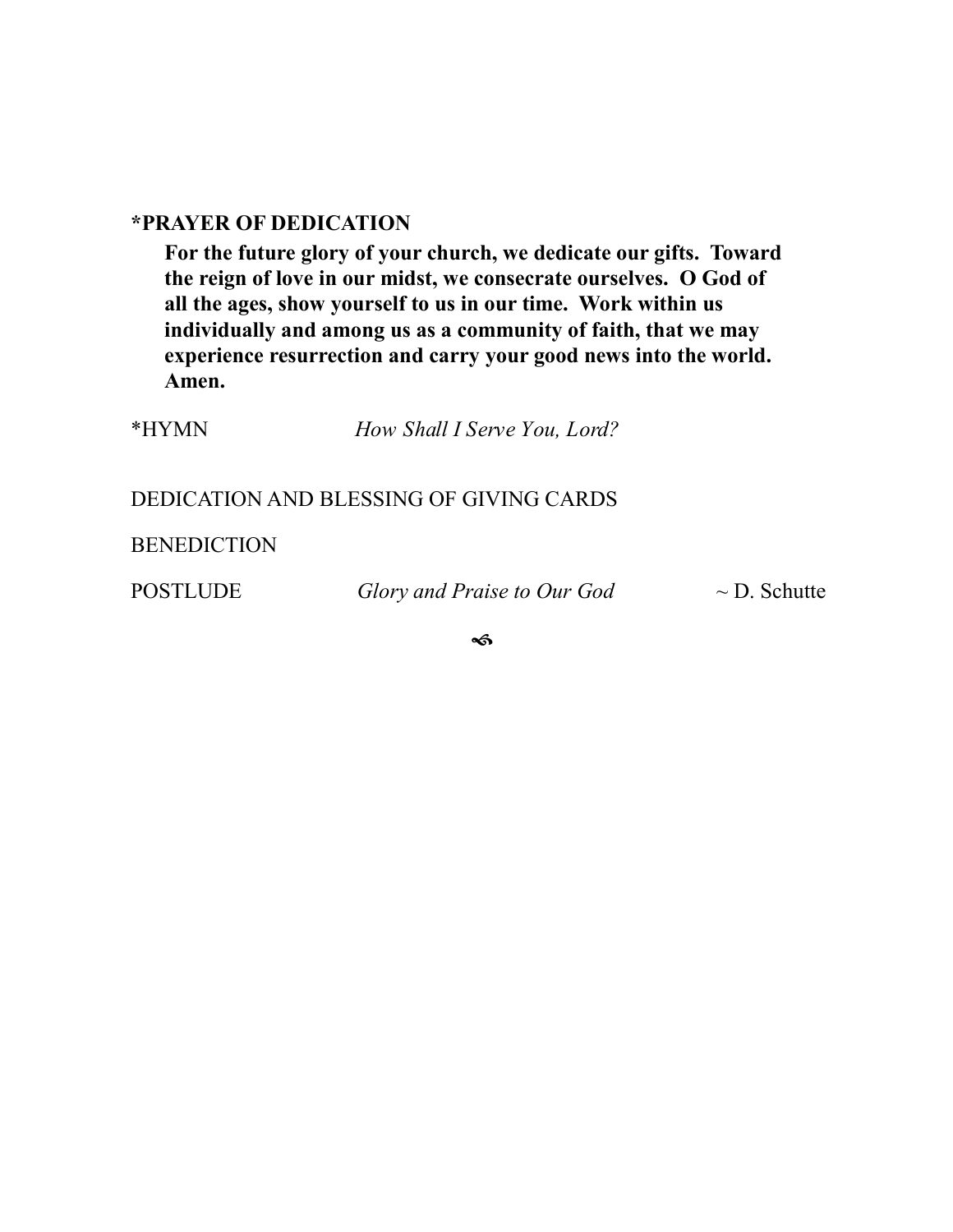

**WELCOME** to this Service of Worship at First Congregational Church. Of all the things you could have done this morning, we're glad you chose to be with us.

ิช

About Today's Service: We are live-streaming today's service for those who can not attend in person. Because of the recent increase in COVID-19 cases and to comply with the recommendations of the United Church of Christ and the Commonwealth of Massachusetts, this will be the last in-person worship in the Sanctuary until further notice.

**Subscribe to the First Church YouTube channel:**  <https://www.youtube.com/channel/UCTaGrBGnYzfM66pS7Bd4PvA>

**Prayer Lists** are available at the back of the sanctuary.

**Non-perishable Food Pantry donations** are collected for The Marge Crispin Center on the first Wednesday of the Month in front of the church. Contact free! Just drive by and drop. Or place your donations in the basket in LPH or the Narthex. Thank you!

**First Congregational Church** is handicapped accessible. Please see an usher if you need assistance with the elevator.

**Televised Worship Services** are broadcast on BCAM: Verizon Channel 28, Comcast Channel 9, on Saturday at 8:00 AM and Sunday at 10:00 AM.

**First Church Office Hours** are Monday through Friday, 9:00am—1:00pm.

ิช

Rev. Michael Frady, Pastor  $\triangle$  pastormichael@firstchurchbraintree.com Suzy Aja Burba, Youth Minister  $\cdot \cdot$  ajaburba@gmail.com Keith Ciccone, Director of Music  $\mathbf{\hat{P}}$  keciccon@aol.com Mattie Gietman  $\clubsuit$  [mattie@firstchurchbraintree.com](mailto:mattie@firstchurchbraintree.com) Deb McMartin, Administrator  $\triangle$  office@firstchurchbraintree.com Valerie Fink, Bookkeeper  $\triangleleft$  finance@firstchurchbraintree.com

# Find Us On  $\mathbf{f}$

**12 Elm Street, Braintree, MA 02184 781-843-3616 www.firstchurchbraintree.com**